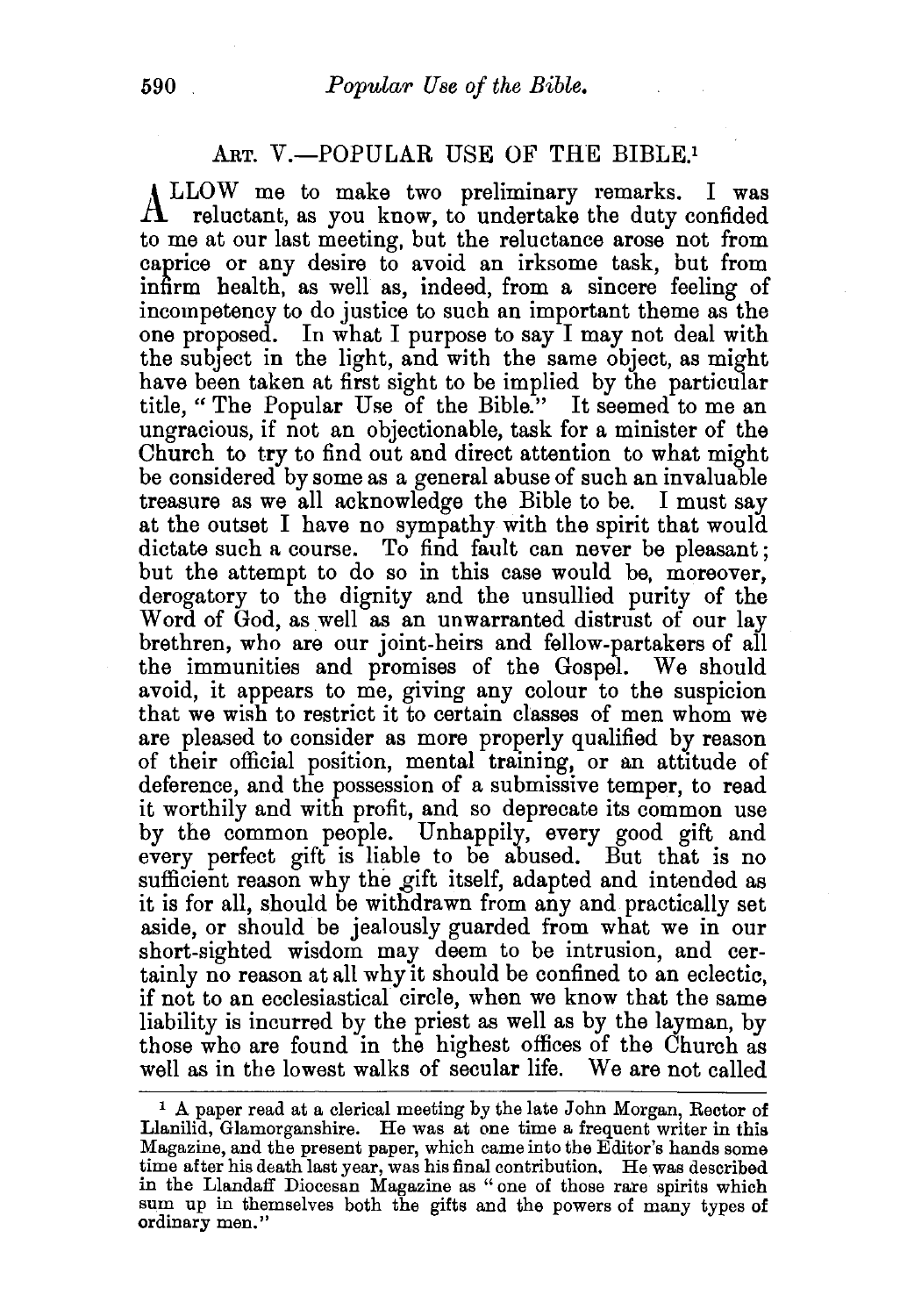on either to regulate at our own will, and to our wish, the free bounties of Providence, or to supervise and adjust the distribution of the common treasures of the kingdom of grace. And especially are we not so called when the gift is of supreme importance, and when all men without distinction stand in need of it. And such is the case with the Book with which. we have now to do.

The Book is sometimes called, as in our Rubrics and' Articles, Holy Writ, or the Scriptures. It is so called because it is all written, inscribed, its contents communicated to us by means of pen and ink, in a visible and portable form. It is a Record. It was at first written on leaves of trees, on bark of trees, on papyrus or the finer portions of bulrushes, on linen, on parchment, and even on wood and ivory. Among us it is printed and published on paper. We must needs be thankful for this Providential arrangement. Had the revelation of God's will been simply oral, and entrusted to the precarious custody of tradition, it would be liable to be lost or mutilated, and become so corrupt that no dependence whatever could be placed on what it presented as genuine and authentic. And, indeed, the variety and multiplicity of the facts, events, narratives, doctrines, and lessons of the Bible could not, humanly speaking, be accurately and fully transmitted to us except they were carefully compiled, written down, and secured in a fixed and permanent form such as that of our sacred Record. Sometimes the Record is called, as in the title-page of the Authorized Version, the Two Testaments, the Old and the New, the New not superseding the Old so as to be a detached and independent portion, but<br>being its necessary complement and expansion. "Think not being its necessary complement and expansion. that I am come to destroy the law or the prophets," said our Divine Master, the Author and Mediator of the New Testtament; " I am not come to destroy, but to fulfil " (Matt. vi. 17). We should not, then, draw an invidious distinction We should not, then, draw an invidious distinction between the two parts; we should not cast aside the more ancient as obsolete and useless, and suppose that the newer, which is confessedly the consummation of the other, can remain equally valid and cogent by its own unsupported weight and authority. Though the Record was given by divers portions and in divers manners, we should nevertheless accept it as a whole, in its undivided integrity, as forming one Book. And this, too, is indicated by its more common name, the Bible. But though this name, the most familiar and the most venerable, perhaps, in our language, indicates the harmony that prevails through the volume, the continuity of the essential story which begins with Genesis and closes with the Revelation, so constituting but one Book, yet

 $43 - 2$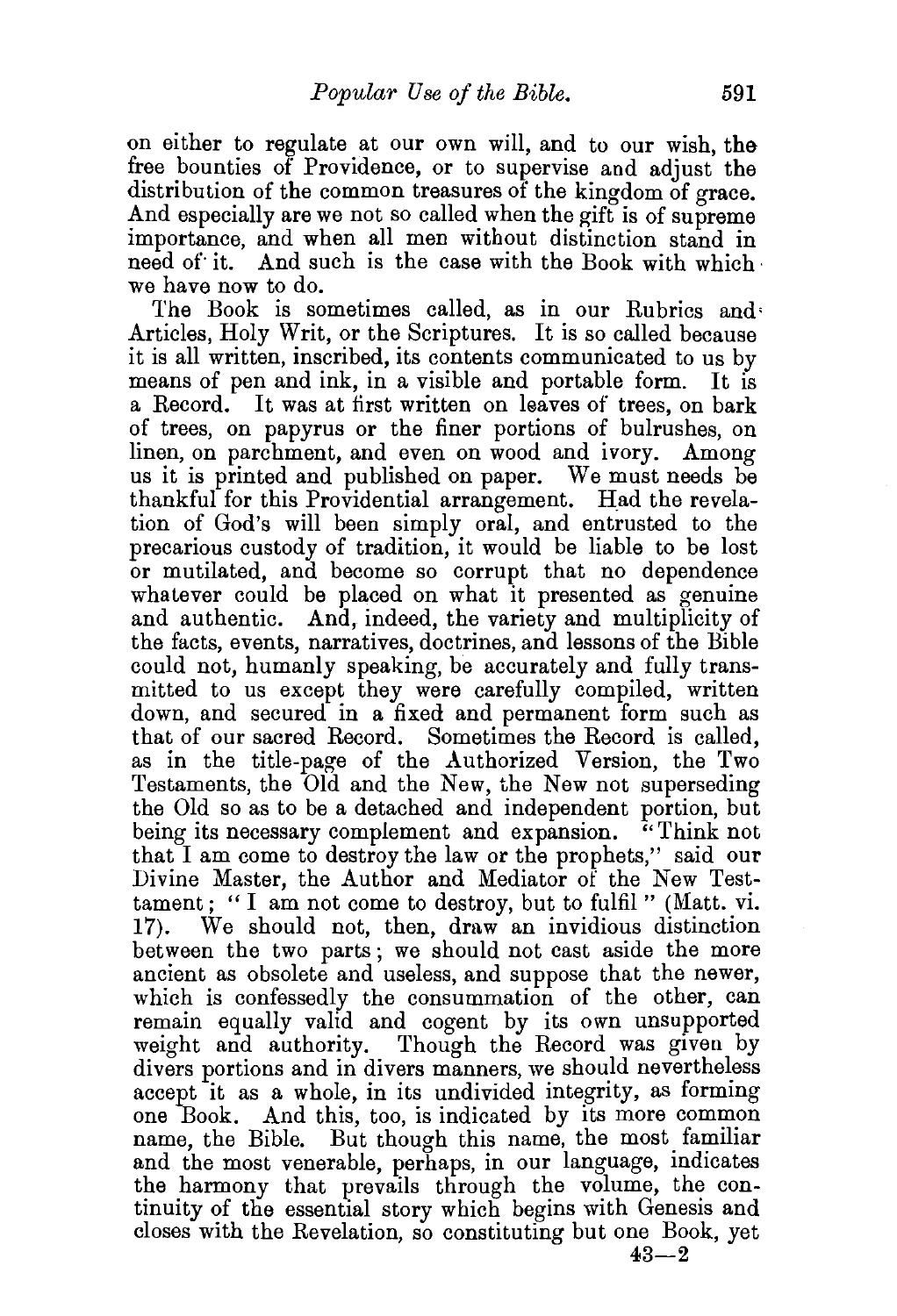primarily it denotes its pre-eminence. For life and godliness, for the formation of a good character, for yielding patience in trouble and comfort in sorrow, for individual and national guidance, for this world and the world to come, it stands utterly unrivalled. There is no book in existence that can be named with it. It is unique of its kind and unapproachable. To talk of comparing it with the Zendavesta, the Vedas, the Shasters, the Koran, or the Book of Mormon, is absurd. It is emphatically the Bible, *the* Book, the Book of books.

As given by inspiration of God, it is utterly unlike all other writings, and as being the sole infallible depository of revealed truth its superiority stands unimpeached. In connection with this side of the subject it may be permissible, perhaps, to quote a statement of one of whom we are all justly proud as an illustrious Welsh Bishop, Dr. Connop Thirlwall. He states : "The authority of Scripture is superior to every other in *kind* as well as in degree. The authority of Scripture is unique, because it is not merely *a* record of revelations, but the *one* original record of all the revelation that mankind has ever received, or has any reason to expect, concerning the objects of Christian faith and hope. I hold it to be entitled to 'be called in the most emphatic sense the Word of God." <sup>1</sup>

Like every other good gift that is from above, coming down to us from the Father of lights, this also is unquestionably conferred for the purpose of being used. It is evidently not intended to lie idle and so abide alone, without bearing fruit to the glory of the Giver and the benefit of the recipient. It is not to be regarded as a hidden treasure to be left in the custody of the Church, just as a reserve fund is hoarded in a secret place in a bank, and which is of no advantage at all except to foster a feeling of security in the bank or add to its credit with the community. It is not to be made an object of ostentatious display and only regarded as a piece of fashionable furniture, neither is it to be buried in a sumptuous library or put up in a private drawer, or on a dusty and obscure shelf in the house, with the notion that like an amulet or a charm its mere possession will bring a blessing to man or woman, to mansion or cottage. But it is a talent to be traded with, and not wrapped up in a napkin. It is a. candle, "the candle of the Lord," and is not to be put undera bushel, but on a candlestick, that it may give light to all that are in the house. It is precious seed, which, if sown, bringeth forth fruit unto everlasting life; and it is to be sown broadcast through the whole field, and the field is the world.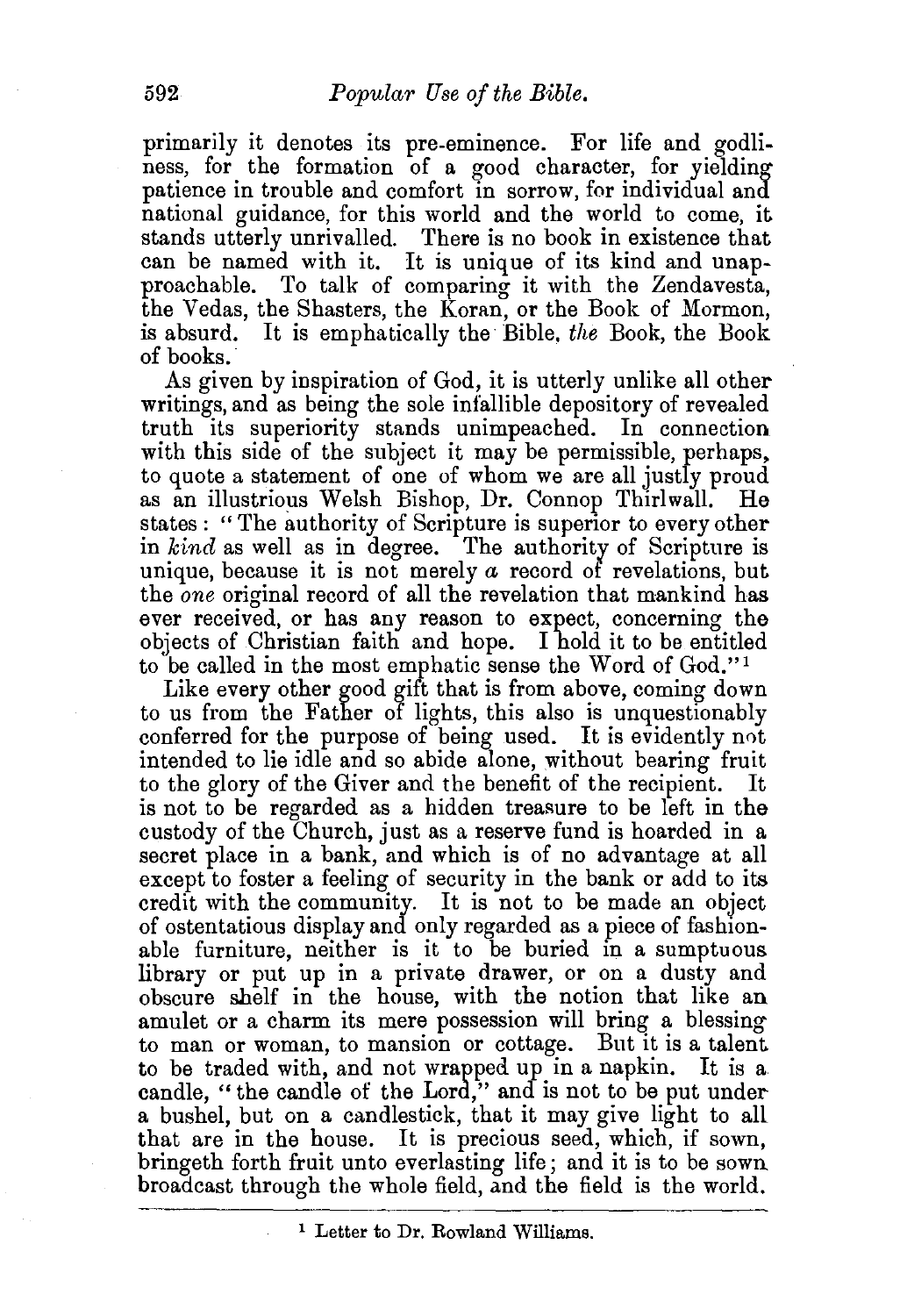It is all along and everywhere meant for common, constant, and universal use.

It may be affirmed, indeed-and the statement may be accepted as a legitimate inference drawn from the practice of a sister Church, but of a notoriously erring and degenerate sister—that the Holy Scriptures are too sacred to be exposed to the public gaze, to be handled by the rude and illiterate multitude, or made the subject of unrestrained and unauthorized scrutiny. And not only too sacred, but they are too abstruse. To the untrained and uninstructed they would be as pearls cast before swine. They would be a waste, as well as a source of untold disaster-a danger to the individual. a menace to Church and State. There should be, therefore, a certain discretion employed as to whom we should invite to partake of the blessing. If any knowledge of the Bible be demanded, and the demand cannot be resisted, it must be doled out in certain selections, carefully prepared and imparted *cum permissu*, and with the imprimatur of some superior, if not infallible, guardian of faith and morals. But whatever may be the case with others on this point, we, on the contrary, who are of the Reformed Church of England, present to every Christian man, as his inalienable birthright, the whole Bible, an open Bible, and one accessible to all. And the experience gathered from the last three centuries amply vindicates the wisdom of our Church in this her aim and procedure. We venture to say—in no boastful spirit, but in grateful recognition of Heaven's own finger pointing out to us, and establishing beyond cavil our positive duty in this matter of the popular 'use of the Bible-that the countries where it is most valued are the most enlightened and the most moral, whilst those countries where it is practically, if not actually, prohibited and but little read are the lowest in the scale of Christian civilization. We wish, then, to give no uncertain sound when we proclaim it to be the laymen's duty, as well as their privilege, to possess a copy of the Bible in the vulgar tongue, to read it, to meditate on it, to make it the rule of life and the standard of all saving truth, to take it as a lamp to their feet and a light to their paths.

But if this be obligatory on lay members of the Church, how much more so on us who are ministers of the Word and stewards of the mysteries of God! Is it probable that, if we ourselves slight or neglect the duty, we should be careful and earnest in urging its discharge on others? If we have not ourselves tasted the good Word of God, and known its sweetness and power by a personal conscious experience, is it likely we should do our best to commend the privilege to all around us ? Judgment must, then, begin at the house of God. " Go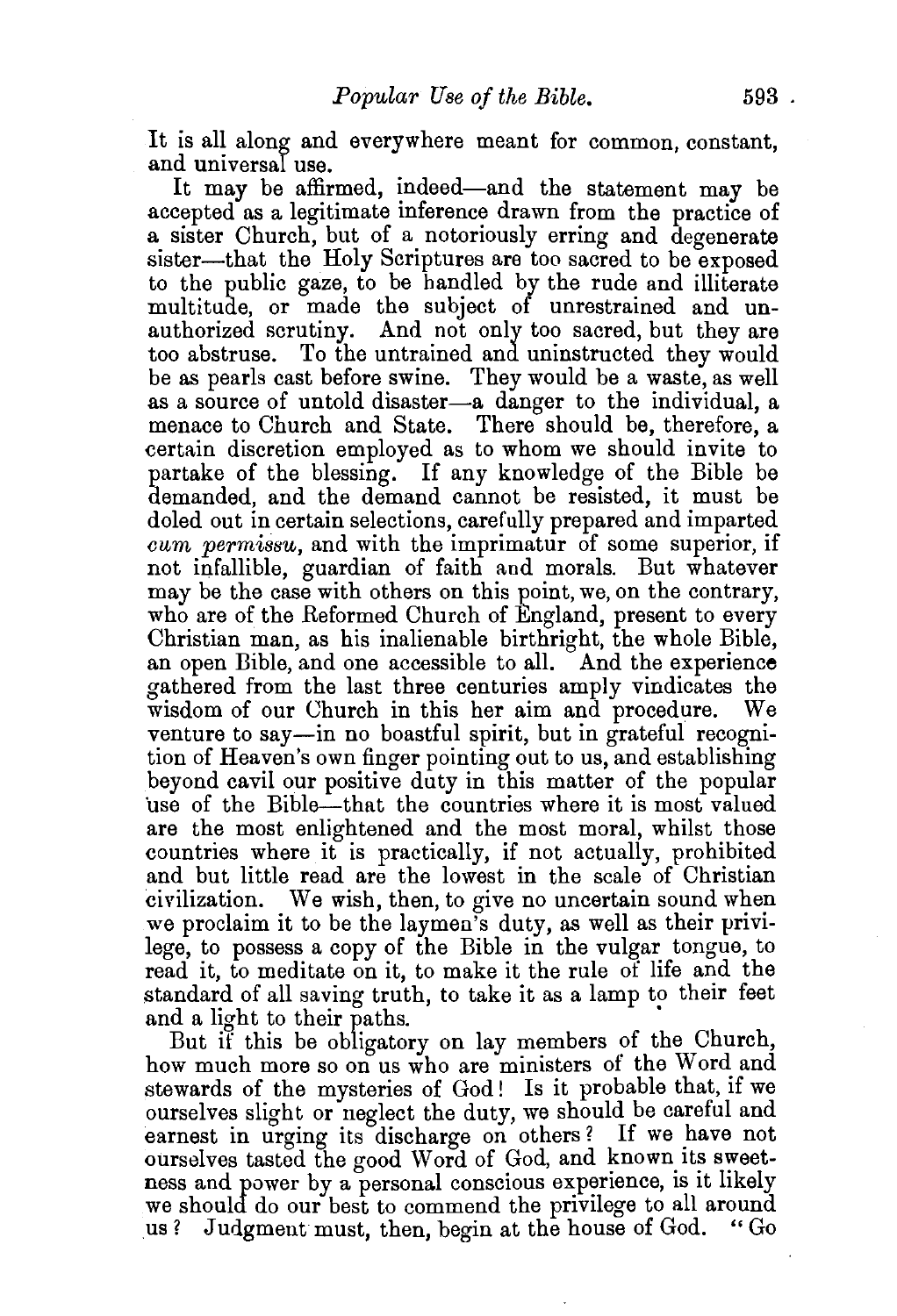through the midst of the city, through the midst of Jerusalem; search for the mark on the foreheads of the men, beginning at  $My$  sanctuary" (Ezek. ix. 6). "Thou, therefore, that teachest another, teachest thou not thyself?" At the most solemn time in our lives, as I may safely assume the time of our ordination to have been, we were commanded by the Church "to learn the Scriptures, to wax riper and stronger daily by feeding on them, and to be diligent in reading them, and in such studies as help to the knowledge of the same." vows of God are on us—vows voluntarily undertaken by us in our holiest and tenderest moments, in the ardour and strength of first love, in the day of our espousals to our chosen and allotted work, and when the dew of heaven was yet fresh on our prayers and aspirations. Whatever other studies we may permit ourselves to pursue, let us by all means give attendance to reading the inspired Scriptures, "which are profitable for doctrine, for reproof, for correction, for instruction in righteousness, that the man of God may be perfect, throughly furnished unto all good works." By being thus students and lovers of the Bible we may best help our people to a right understanding and due appreciation of it. We may -and, if necessary, we should-explain difficult passages, correct erroneous views, show how best to reconcile what seems in it inconsistent with the definite conclusions of science and modern criticism, and bring before them whatever has been brought to light, and what rich and ample stores of historical and archeological knowledge have been furnished in recent years in confirmation of its truth or in illustration of its statements. But, I would respectfully repeat, we should be careful not to suggest, much more not to expatiate on, the inutility or inexpediency of its popular use. If we wished to confine it to some special part of the community, who by education and refinement, or by exceptionally strong intellectual powers, we may deem as the only fit claimants for initiation into "the great things of God," or if we wished to institute an exclusive system of esoteric teaching, the wish would be vain and utterly futile. The keys of knowledge are in the people's hands, and cannot be wrested from them. The set time of their enfranchisement is come, and they will never again enter the house of bondage. The common people are in actual possession and grateful enjoyment of the green pastures, fruitful fields, the sweet and refreshing resting-places, and the whole rich and spacious domain of the Holy Scriptures, and they cannot be disinherited. It is a striking and blessed fact that there is no book among us so popular, so much in demand, so saleable, as well as so widely revered, and made the subject of so much patient research and learned disquisi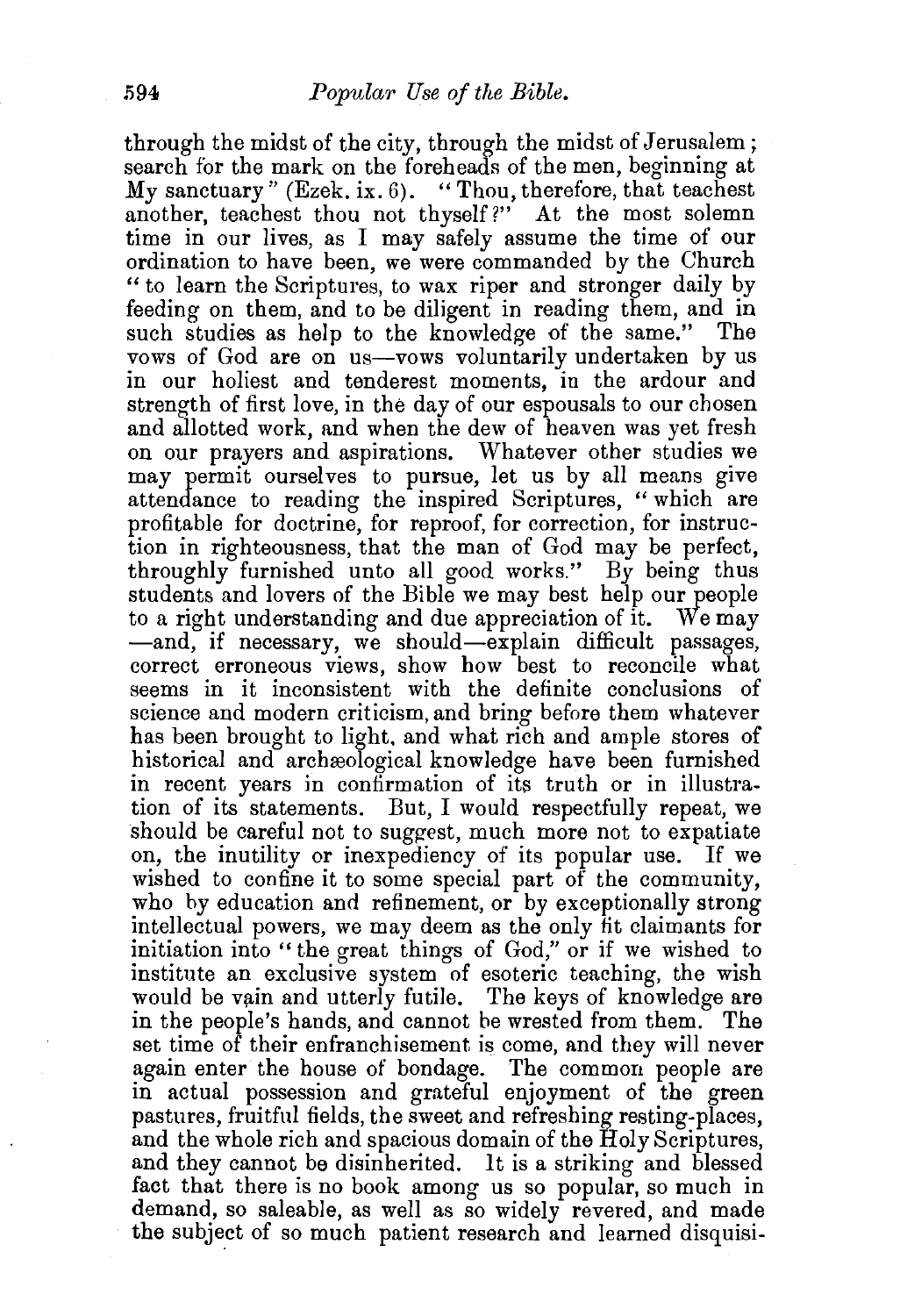tion, as the Bible. We should be deeply thankful that such is the case. For-

I. It is the manifest purpose of its Divine Author that it should be the common heritage of us all. This is so plain that he who runs may read his title clear to a full and free participation of the heavenly gift. The boon is commensurate with the need and correspondent with the varying capacities of men.. It bears its own credentials of the universality of its claims, and every man possesses the witness in himself that these claims deserve and require bis most serious attention. That it is a Book intended for all, of every kindred and tongue and people and nation, is surely implied in the fact of its holding in its grasp, as it were, the very heart of humanity, and of its being ever ready and able to meet us for guidance and support at every point of human interest and at every call of duty, as well as in the wonderfully simple and familiar modes and forms of speech it employs for conveying the most solemn and profound truths. This, the universal nature of its claims, is also abundantly proved by its own repeated declarations, by the superlative importance of its message, by its recognition of the essential equality of all men (and the necessary consequence of every man, therefore, bearing the burden of his own responsibility), by its free and impartial promises, by its appeals to all sorts and conditions of men, by its annunciation of the blessedness of the meek and reverential recipient, and by its condemnation of those who presume to despise or neglect it. It is written: "And they shall all be taught of  $God$ ," "Who will have all men to come to the knowledge of the truth." " For the promise is unto you and to your children, and to all that are afar off." "I have written to you, fathers; I have written to you, young men; I have written to you, children." "For there is no respect of persons with God." "The Spirit and the Bride say, Come. And whosoever will, let• him take of the water of life freely." "Blessed is he that readeth and they that hear the words of this prophecy, and keep those things which are written therein." "But if ye shall despise My statutes, I also will do this unto you : I will set My face against you, saith the Lord." "Whoso despiseth the Word shall perish."

2. The diffusion of the Bible lies within the purview of the Church's work, and by encouraging and facilitating its popular use she is very effectually fulfilling her duty and consulting her best interests. Without suffering ourselves to fail in the due recognition of her character as the " pillar and ground of the truth," or to disregard her office as *Ecclesia docens,* we cannot forget that she points out as the source of her own instruction the canonical books of Holy Scripture, and sends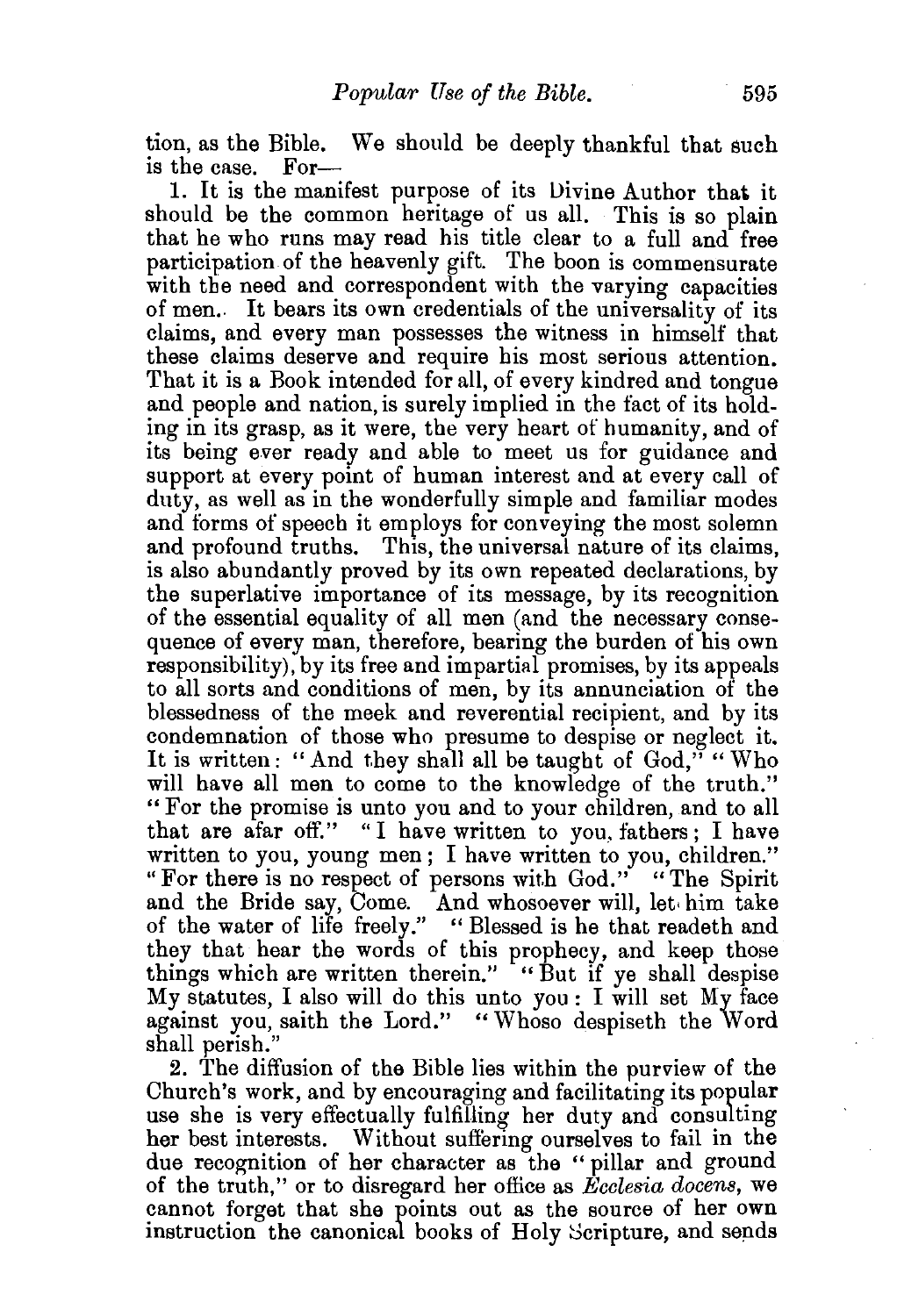us "to the law and to the testimony," that we may search and know whether her message is in accordance with them. Placing herself thus in the light as one that loveth and doeth the truth, it is a main object with her to spread the knowledge of the pure Word of God, that all men might " come to the light " and " walk in the light." I do not mean to say that she has always and in every country been loyal to this part of her duty, but if she has failed she has invariably.had to suffer for it, as well as all who were dependent on her for their spiritual nourishment; the people around her have sunk into gross superstition, or fallen away into utter unbelief; her own light has grown dim, and sometimes her candlestick has been removed. Whenever the Church has been awake to her responsibilities, this particular duty has not been neglected, and in the discharge of it she has found an increase of prosperity, strength, and security that she could not otherwise have attained. To feed and guard the lamp of truth, to free it from misleading glosses and vain traditions, which, like noxious vapours, might sully its purity and diminish its efficacy, to spread its illuminating and guiding power, and never rest until the whole human race has seen and em braced that true Light which lighteth every man that cometh into the world—this has been her function, this her exalted privilege. With many a delinquent interval, indeed, occasioned by a spirit of slothfulness, or a want of faith in the completeness of her spiritual armour, tempting her to lean on an arm of fiesh, or by the seductions of pride, alluring her to stand in the wisdom of men, she has set herself to this special work in every period of her existence. We know what care was taken under the Mosaic dispensation to familiarize the people with the revealed will of God. It was commanded to be by constant reretition instilled into their minds, to be made the subject of conversation at home and abroad, to be written on the post of houses and on the gates, to be engraved, as it were, on the palms of the hands, and every word of it solemnly and publicly rehearsed in the audience of all the people at certain appointed seasons. the towns and large villages of Palestine there were synagogues, which answered in many respects to our parish churches, where the Scriptures were read every Sabbath day, as they are among us. There were also men who were employed in providing copies of the law and the prophets. From this part of their occupation they were called scribesthat is, copyists or transcribers. In the same way, under the Evangelical dispensation, in many a cell and in most of the monasteries of the earlier and medieval ages, the Bible was copied with scrupulous fidelity and much artistic skill, not only for preservation, but also for public and private reading.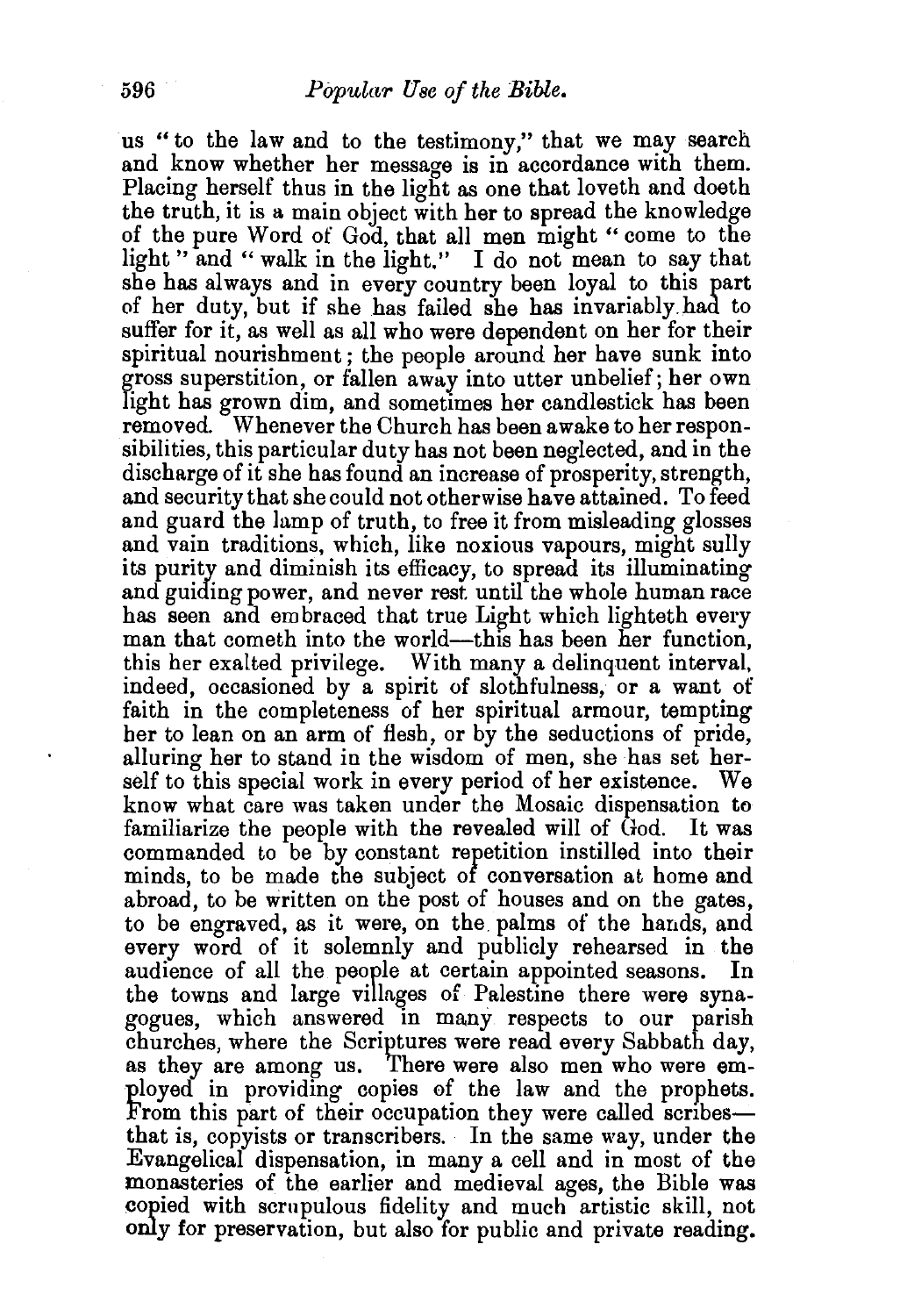But inasmuch as few could read, and fewer still could buy a copy in those days, the sacred writings were represented by pictures, ceremonial symbols, and sculptured devices, which the historian Milman and the poet Wordsworth tell us were virtually the Bible of the common people. Since the Reformation and the discovery of printing our Church has taken care to supply her children with printed copies of the sacred Volume, which she describes as " that inestimable treasure which excelleth all the riches of the earth, because the fruit thereof extendeth not only to the time spent in this transitory world, but directeth and disposeth men unto that eternal happiness which is above in heaven." She has not been wanting in any effort to render the Bible a book common to all, any more than she has been wanting in the express desire to make her incomparable liturgy, as evinced by its very title, the " Common Prayer-Book " of all. She translated it into the common tongue, and showed the greatest solicitude to make the translation as accurate as possible. She trained and fostered in her bosom scholars of transcendent ability and unwearied diligence, who by their labours might not only render it plain to the commonest understanding, but also invest it with a fresh interest and an abiding attraction so as to commend it to men of learning and cultivated taste. She to commend it to men of learning and cultivated taste. founded schools where children might be taught to read it, and where its salutary truths might be impressed on the tender mind. And by the liberality and enterprise of her members she instituted societies for the purpose of providing the poor with it at the cheapest possible price, and, where the need was proved, of making free grants. The motto of our mother Church has been: "Where the Spirit of the Lord is there is liberty." "Ho! every one that thirsteth, come ye to the waters." As not unconnected with this part of the subject, may I be pardoned if I direct attention to the Oxford Bible for teachers, the Cambridge Bible for schools and colleges, and the late Bishop of Wakefield's Holy Gospels for common use, books unrivalled for their respective purposes, and all publications, as I need not add, by the Church's faithful sons.

3. The popular use of the Bible is of exceptional service in the promotion of popular education. I do not wish to lay an undue stress on this, but it is nevertheless a stde of the question that needs not be overlooked. The sacred Volume has been said to be a library in itself, comprising, as we are all aware that it does comprise, almost all kinds of literature, history, biography, epistles, idyll, allegory, poetry, rhetoric, dramatic representation as in the Book of Job, and compilations of apothegms as in the Book of Proverbs.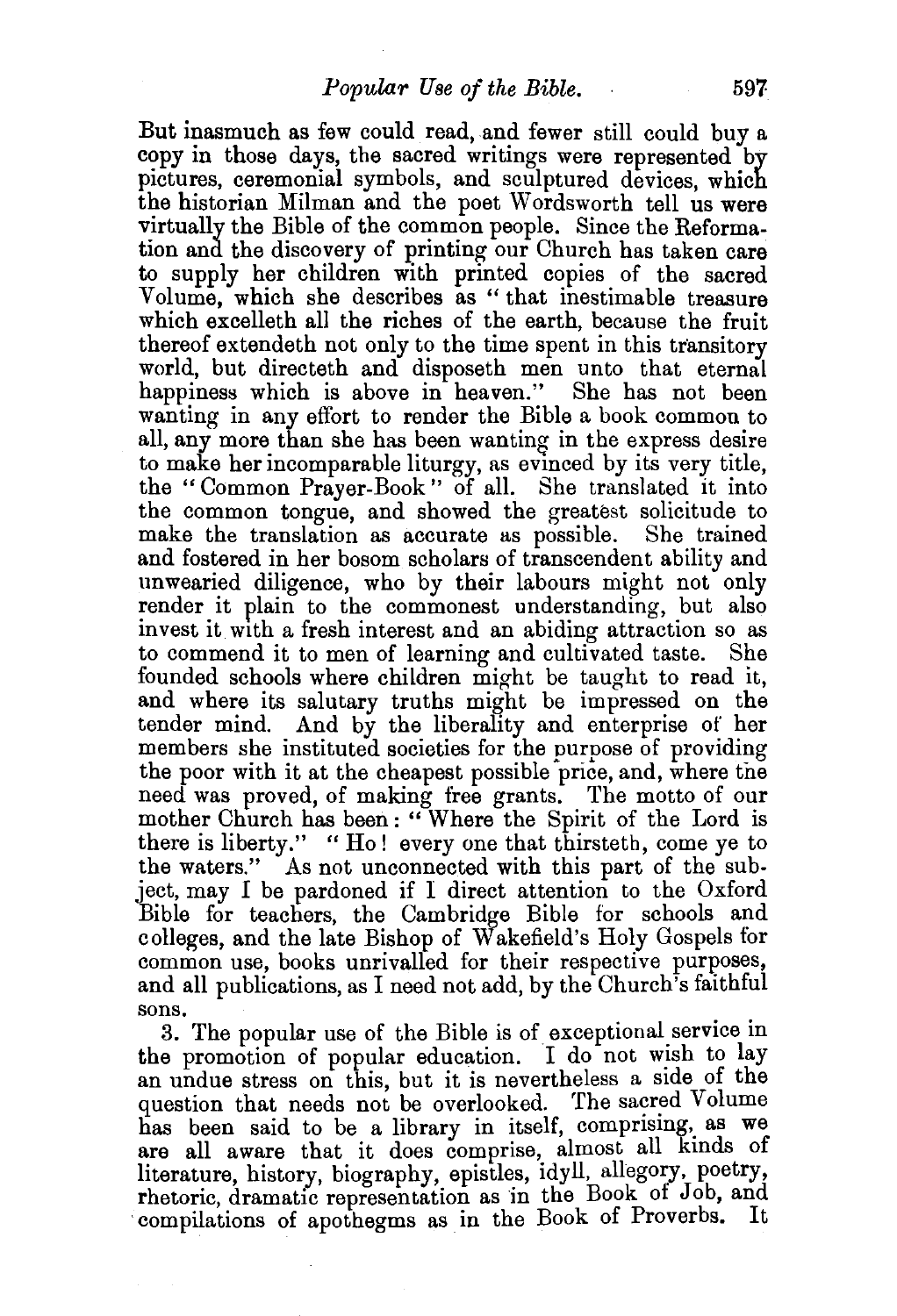is fitted not only thus to inform, but also to nurture and strengthen the mind, to enlarge its faculties, to awaken and stimulate its energies, and to open out forms and views of beauty and excellence which the most exalted imagination uninspired by *it* could never create, whilst, at the same time, it can sway and purify the affections in a way that is utterly unknown to any other book, and in a measure that is beyond all human computation. In whatever country it has been free from priestly ban and civil prohibition, and has been disseminated without fear or favour, but placed in the hands of the mechanic, the agriculturist, and the tradesman, as well as in the hands of the leisured and wealthy classes, it has never failed to evince its presence by the superior intelligence of the inhabitants and the more earnest and successful prosecution of the arts which dignify and embellish life. It has elevated the whole intellectual tone and standard of society, and whilst accustoming multitudes possessed perhaps of but an average mental capacity to the habit of reflection and to ennobling pursuits, it has formed and conducted to greatness some who would otherwise have plodded through life's low vale, then "sunk into the grave unnoticed and unknown." And in no country, perhaps, has its power been more felt as an agent in mental training, and as an aid in the acquisition of knowledge, than in Wales. Until very recently our Welsh fellow-countrymen possessed no literature of any moment but such as was connected with the Bible. And yet in the soundness of their information of elementary truths, such as lie at the basis of all secular knowledge, and in their acquaintance with the subtler phases and processes of thought, and the practical application of metaphysics and dialectics, though they were strangers to technical terms and scholastic methods, our peasantry and the toilers in our towns would favourably compare with the same classes of any country.<sup>1</sup> This might be abundantly proved by the remarkable talent and literary excellence displayed by our Welsh magazines of a former day, the staple of which was contributed by men who were placed in a humble, and for mental advancement in every way disadvantageous, situation in life. It was but the other day that an eminent Nonconformist minister publicly stated that until his twenty-first year the only book he possessed was his copy of the Word of God, with comments on it. And he attributed all his usefulness in life, and his distinguished position among his brethren, to his Welsh Bible. And he was but one instance out of many.

<sup>1</sup> Bishop Burnet makes the same kind of remark with regard to the effects of Scriptural knowledge on the "commonalty" of Scotian d.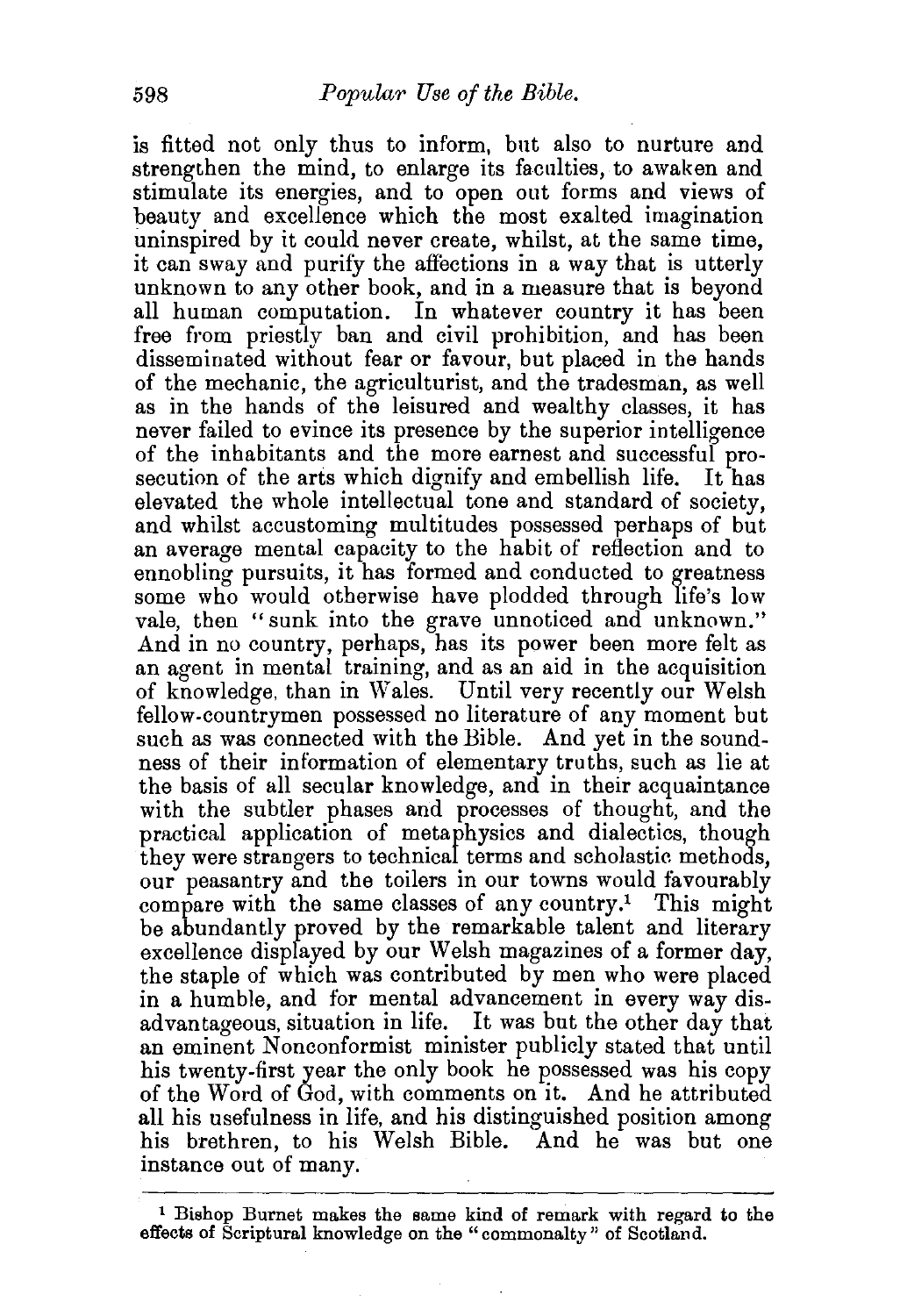In advocacy of the view I take, I might also refer to the fact that, broadly speaking, we all in this country appeal to the Bible for the origin of our religious doctrines, and claim its sanction for our religious teaching. All sects and denominations among us, with all their varieties of views and differences of attitude and position in the one great and marvellous world of Christendom, have accepted the ruling of the Church of England that "Holy Scriptures contain all things necessary to salvation, so that whatsoever is not found therein, nor may be proved thereby, is not to be required of any man as an article of the Faith." So deeply is this persuasion engrained in the national mind, and so widely professed, that any other religious teaching save what is Scriptural, be it ever so plausibly recommended and offered us as the undoubted lesson of tradition, the latest development of the innate moral sentiment, as a service of humanity, or as the mature fruit of modern science, has no chance of acceptance in this country, certainly no chance of surviving and exercising any wide and permanent influence. If there is to be a national religion here, it must be the Christian, and that we know is the religion of the Bible.

Popular acquaintance with the Bible is, moreover, needful for the well-being of society and for the salvation of souls. That society may be stable, strong, prosperous, and progressive, it must be founded on morality. Morality is indigenous in no clime or country; it springs up spontaneously or necessarily in no human soul; neither is it a product of easy cultivation and growth. We cannot expect to attain moral purity and faithfulness without self-denial and constant effort in this probationary world, which is the world of us all. From the least to the greatest, through the whole course and in every condition of life, we all must learn to be obedient to law, to restrain the impulses of passion, to honour industry, to be lovers of peace and lovers of purity, to prefer duty to interest, to be just and true in all our dealmgs, to hurt nobody by word or deed, to bear one anothers' burdens, and so to fulfil the law of Christ and insure and vindicate the brotherhood of man. And for these things who can be sufficient except the man who has learnt to sit at the Master's feet, and in a spirit of humility and obedience to say, " Speak, Lord, for thy servant heareth " ? . In the struggle of passion and selfish greed, with our natural love of ease and pleasure, in the midst of innumerable seductions, and with our inherited weakness and inconstancy, morality assuredly will fare but ill except it be based on incontrovertible authority, and come to us with the clear and articulate voice of the Word of God and supported by its sanctions.